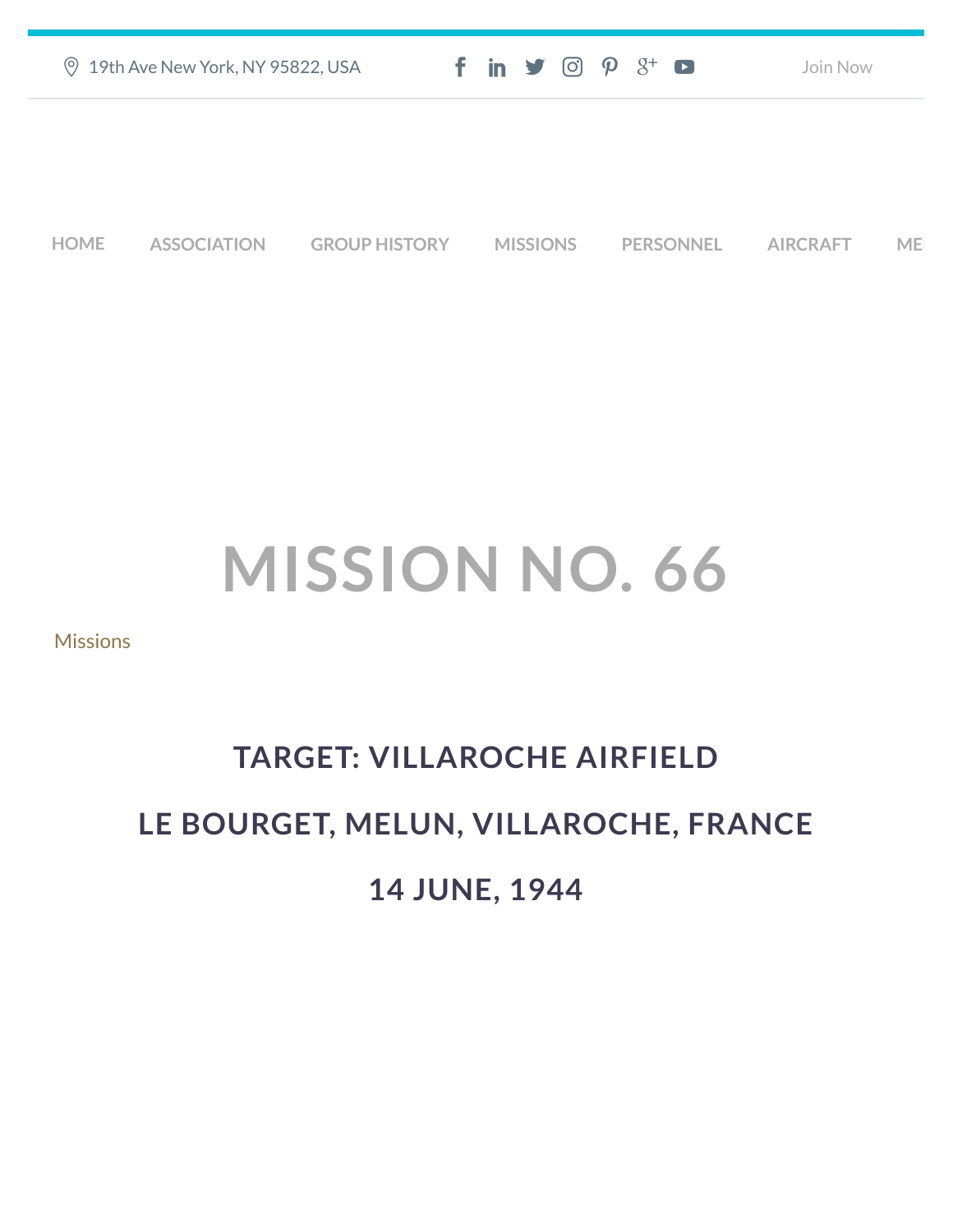

Eighth Air Force reconnaissance revealed the Luftwaffe had committed a large number of fighters to the western front with principal bases to be in the larger airdromes in the Paris vicinity. Over 1500 heavy bombers were dispatched against eleven airfields in France and four in Belgium. The 457th committed sixty aircraft to the endeavor. It provided the entire 94th E Combat Wing, composed of thirty-six ships, to attack the Villaroche airfield located 20 miles southeast of Pans, near Melun. In addition, twelve ship high boxes were supplied to the 94th B and D Combat Wings, and were assigned to bomb the Le Bourget airdrome just north of Paris. Fifty-eight aircraft were airborne.

Lt. Col. Raymond L. Cobb was Air Commander of the lead E box with Lt. Malcolm E. Johnson as pilot. Major Theodore C. Hoffman led the high E box with Captain Donald E. Lady as pilot. Captain Wilbur D. Snow led the low E box with Lt. Mark R. Belcher as pilot. Major Jacob M. Dickinson led the high B box with Captain Edward B. Dozier as pilot. Major Fred A. Spencer led the high D box with Lt. Vinton H. Mays as pilot.

The 94th B Wing was third in the 1st Division formation of fourteen Combat Wings. As the Wing approached the target on the bomb run, heavy and accurate flak was encountered. The lead ship took a direct burst of flak under its tail. Just after bombs away a series of flak bursts hit the low squadron, causing serious damage to three planes.

The craft piloted by Lt. Charles R. Blackwell, on his 29th mission, was hit by a burst of flak, which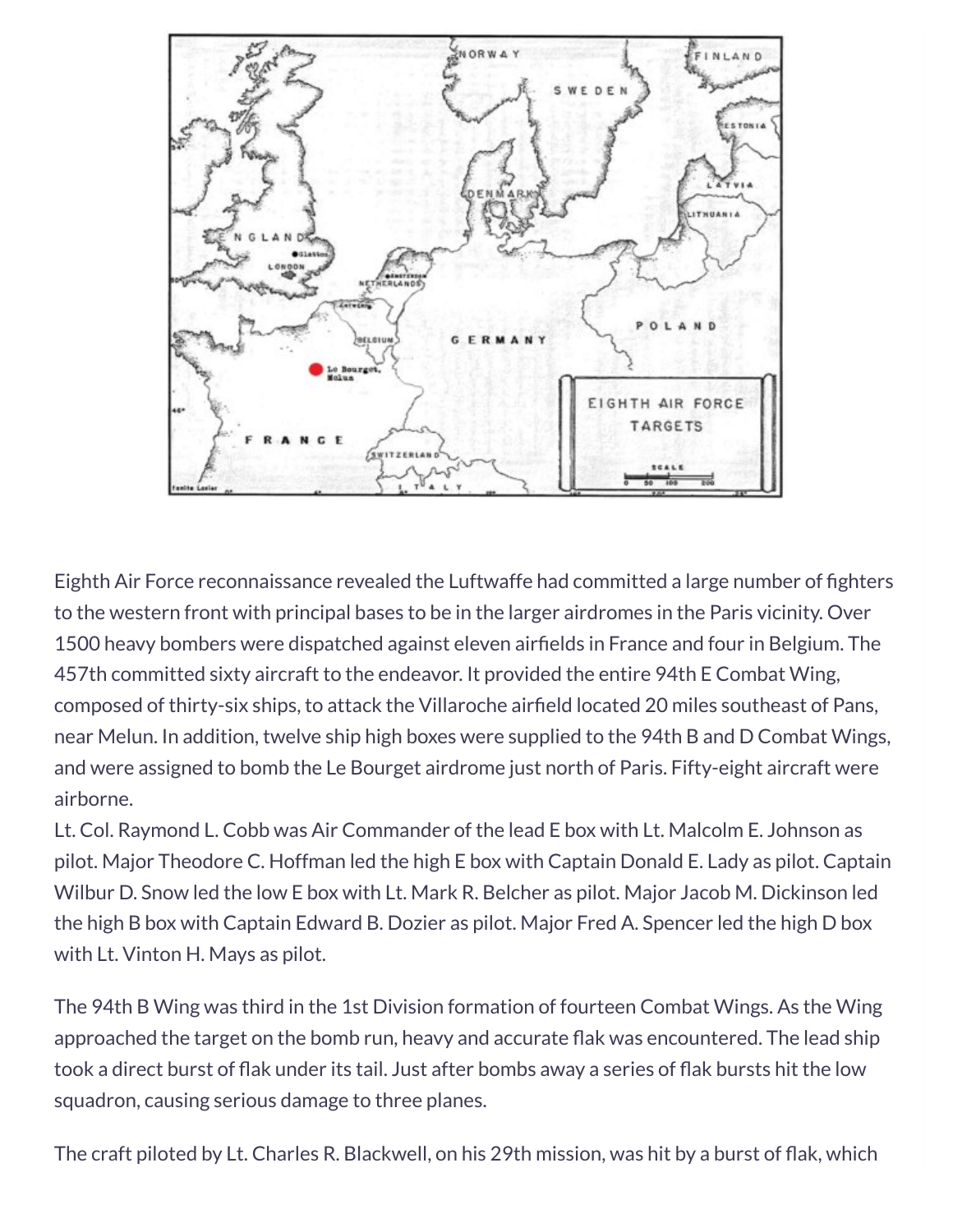knocked out three engines, caused the ship to drop out of formation and the crew to parachute from the craft.

The craft of Lt. William F. Rogers, on his 29th mission, took a burst of flak, knocking out No. 4 engine, piercing the gas tank and causing the mount of No. 3 engine to melt. The engine dropped off the plane. The craft dropped out of formation, went into a glide and the crew parachuted to the ground.

Lt. James P. LaPaze's craft took a hit underneath the ship, remained with the formation to the English Channel, where the crew bailed out. Shortly thereafter, the ship exploded in mid- air. Four crewmen, including Lt. LaPaze, were rescued by AirL Sea Rescue.

The 94th E Combat Wing, thirteenth in the Division formation, started the bomb run at Villaroche, abandoned it and started thirty-five minutes of 360 degree turns to the right. While the formation was doing a 360 degree turn, ten to fifteen enemy fighters made a head-on pass through the formation. The Deputy Wing lead plane was hit, knocking out an engine.

As it neared the bomb run, a hit by flak started a fire in the flares behind the cockpit. The rudder control cables were destroyed and the oxygen system was out. The pilot pushed the bail out signal, and thinking all the crew were out, exited the craft through the bomb bay. The escape hatch in the nose would not open and the crew in the rear did not receive the bail out signal due to the communication system being inoperative.

Captain Raymond A. Syptak, flying as Deputy Wing Commander, took over the controls, brought the plane out of a dive, maneuvered back into position and completed the mission. On the return home a second engine went out, but he piloted the ship back to the Base. For his gallantry in action, Captain Syptak was decorated with the Silver Star. The citation which accompanied his decoration read in part:

"For gallantry in action against the enemy while leading a group of B- 17 Flying Fortresses on a bombardment mission over enemy occupied territory. Just prior to reaching the target, enemy fighters made a savage attack on his aircraft, knocking out one engine, damaging a second engine and completely destroying a large number of instruments. Expertly utilizing the power of the remaining engines, Major Syptak, determined to complete the mission, maneuvered back into the lead position and continued on the bombing run.

Over the target area, a direct flak hit destroyed the rudder control cables, punctured the oxygen supply tanks and started a raging fire inside the plane. Major Syptak ordered the crew to bail out. Unable to open the escape hatch in the nose compartment, Major Syptak, weak from lack of oxygen, struggled back to the cockpit and brought the stricken plane under control, while the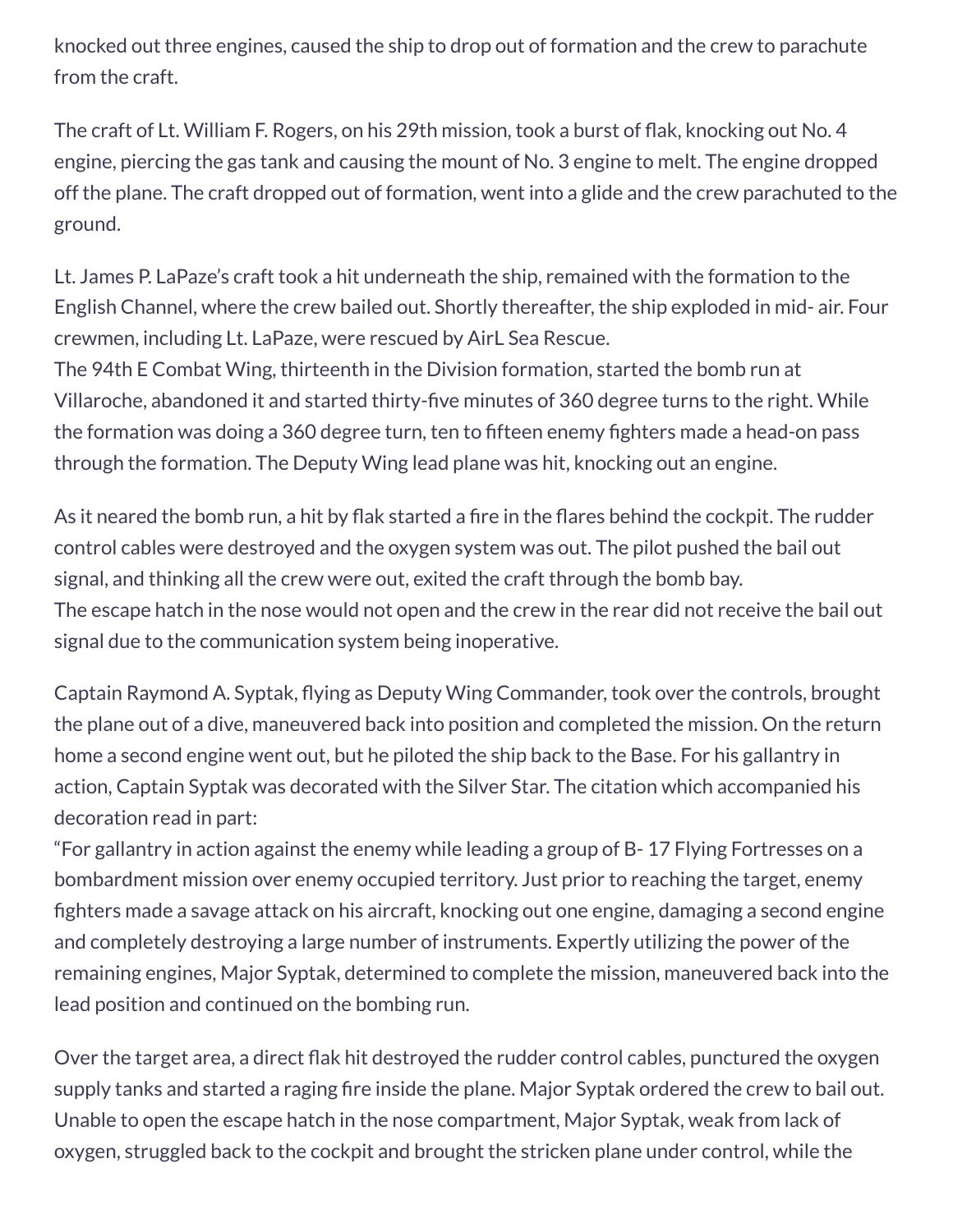engineer succeeded in extinguishing the flames. When the engineer's clothes caught fire, Major Syptak put out the flames with his bare hands. During the return journey a second engine went out entirely, but despite this added handicap, he piloted the aircraft back to England and made a safe landing. The gallantry, indomitable fighting spirit and superior flying skill displayed by Major Syptak, undoubtedly saved the lives of the crewmen trapped in the burning aircraft."

The engineer referred to in Captain Syptak's citation was the flight engineer, top turret gunner, Technical Sergeant Paul A. Birchen. Working without oxygen he picked up burning flares and oxygen tanks and threw them out of the plane, ripped burning wires from a junction box and beat out flames with his flak suit until he lost consciousness from lack of oxygen. After being revived, he returned to his task of fighting the flames and labored valiantly until the fire was extinguished. He then repaired some of the damage to the rudder control cable, which contributed to the success of the return to England and for the Fortress to land safely. For his gallantry inaction, Sgt. Birchen was also awarded the Silver Star.

During the bomb run, the lead ship of the E box, piloted by Lt. Malcolm E. Johnson and with the Wing Commander Lt. Col. Cobb on board, took a direct hit by flak, zoomed up through the high squadron, then spun down out of control before exploding.

While in the process of making the 360, the craft piloted by Lt. Roy W. Allen, the third aircraft in the lead squadron, was hit by fighters, two engines were knocked out and the ship was set afire. The crew successfully bailed out except for the bombardier, who was shot in the air as he descended.

The box lead was taken over by Lt. Benny M. Flowers, but it was too late to sight and drop bombs. The low and high boxes experienced difficulty in finding the target area. The D box approached Paris after the B box. The target appeared cloud covered and a 360 degree turn was made. The same conditions existed so a target of opportunity was sought. However, on the way around Le Bourget, the target was sighted and bombed. Flak was light over the target area but at Dieppe on the way out, flak damage was encountered. A total of 27 aircraft sustained damage.

For the day, bombing results were not good and the 457th had experienced another rough mission. Lt. Charles R. Blackwell was the copilot on the Dickinson crew, one of the four original crews. He was checked out as a first pilot at Glatton and during one period flew ten missions in 17 days. With the help of the French underground he evaded capture and was liberated by advancing Allied troops. Lt. Rogers also evaded capture. Lt. Allen attempted to evade capture and lived with the French underground until~ captured. He was sent to Buchenwald as a spy and saboteur before being sent to a POW camp.